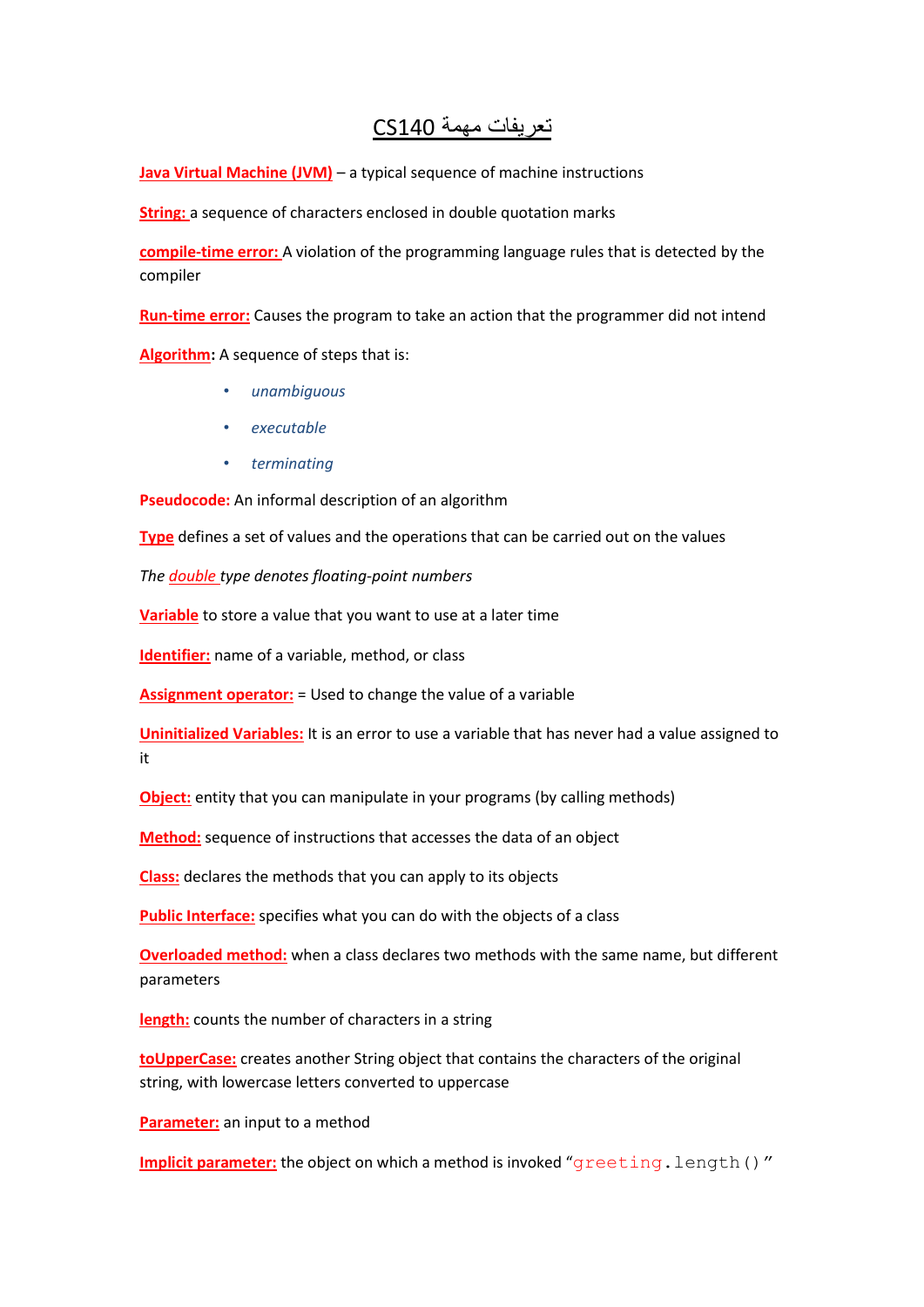**Explicit parameters:** all parameters except the implicit parameter System.out.println (greeting).

**Return value:** a result that the method has computed for use by the code that called it

**Construction:** the process of creating a new object

**Accessor method:** does not change the state of its implicit parameter

**Mutator method:** changes the state of its implicit parameter

**API:** Application Programming Interface

**API documentation:** lists classes and methods in the Java library

**Package:** a collection of classes with a related purpose

**Object reference:** describes the location of an object

**Applet:** program that runs inside a web browser

## **Instance variables** store the data of an object

- You should declare all instance variables as private
- Private instance variables can only be accessed by methods of the same class

**Instance of a class:** an object of the class

**Encapsulation** is the process of hiding object data and providing methods for data access

 To encapsulate data, declare instance variables as private and declare public methods that access the variables

**Constructors:** contain instructions to initialize the instance variables of an object

*Unit test:* Verifies that a class works correctly in isolation, outside a complete program

*Tester class***:** A class with a main method that contains statements to test another class

A **final** variable is a constant

•Once its value has been set, it cannot be changed

## **Math class:** contains methods sqrt and pow to compute square roots and powers

- $\bullet$  Math.pow(x, n)
- Math.sqrt(x)

**Cast** converts a value to a different type (int dollars = (int) balance;)

**Math.round** converts a floating-point number to nearest integer (Math.round(balance);

**Remainder operator (%):** returns the remainder of two numbers (10  $\%$  3 ls 1)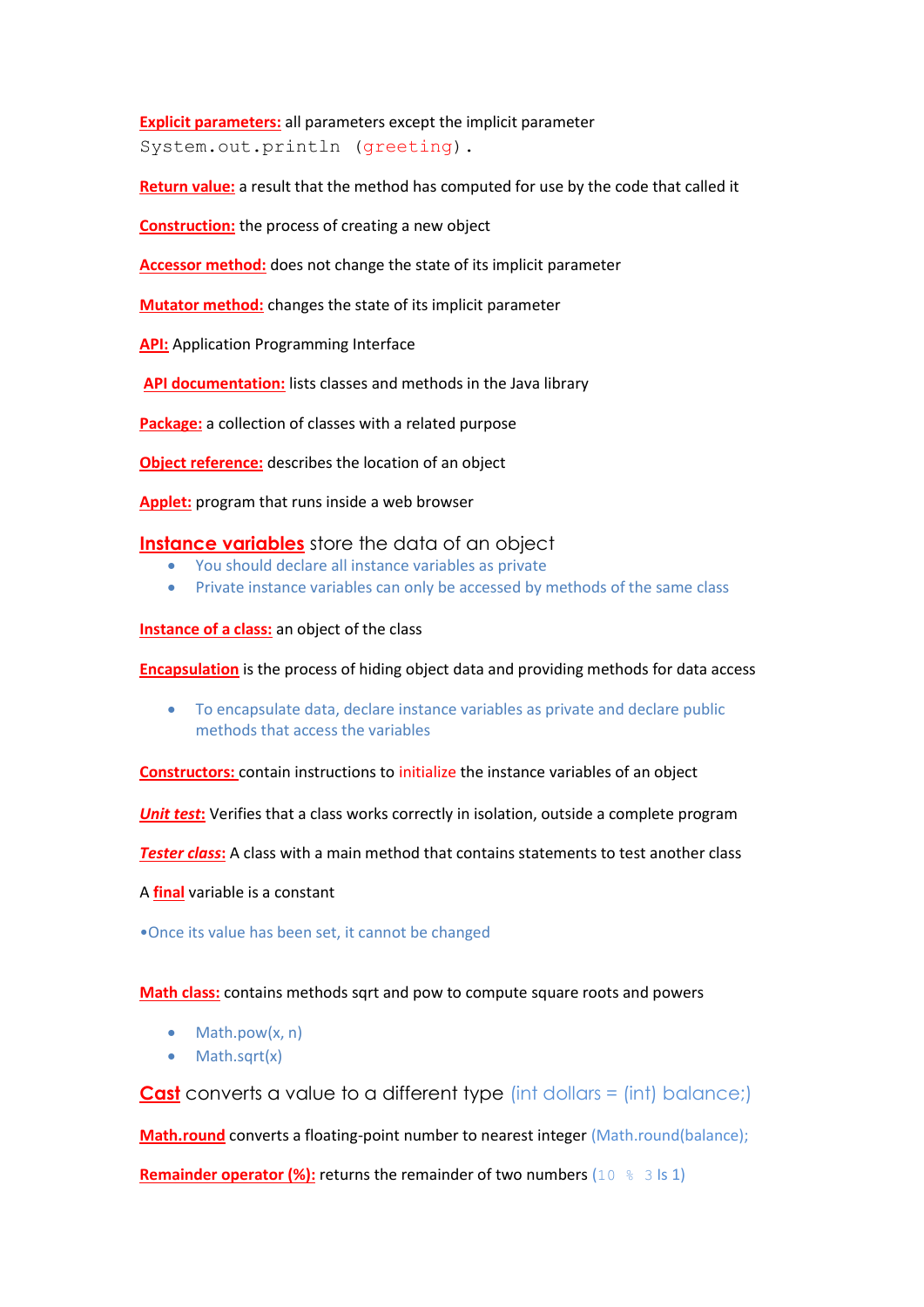A **static** method does not operate on an object

**The if** statement lets a program carry out different actions depending on a condition

**Nested if statement:** if statement inside another if or else if statement

**equals**: To test whether two strings are equal to each other string1.equals(string2)

**compareTo:** compares two strings lexicographical order string1.compareTo(string2)

**null** reference refers to no object

**Black-box testing:** Test functionality without consideration of internal structure of implementation

**White-box testing:** Take internal structure into account when designing tests

**Test coverage:** Measure of how many parts of a program have been tested

## **Convert to number or to String:**

- Integer.parseInt(str)
- Double.parseDouble(x)
- Integer.toString(n)

**Substring:** method has two variants and returns a new string that is a substring of this string

 $\bullet$  Str.substring(x, y) x= begin Index, y= end Index

**Scanner:** class read keyboard input in a convenient manner

- nextIntreads a int
- nextDoublereads a double
- • extLinereads a line (until user hits Enter)
- next reads a word (until any white space)

**Loop** is a sequence of instruction s that is continually repeated until a certain condition is reached

**Infinite loop** is a sequence of instructions which loops endlessly (Loop runs for ever)

**For** Use a for loop when a variable runs from a starting value to an ending value with a constant increment or decrement

**Nested Loop** one loop inside the body of another loop

**Array:** Sequence of values of the same type  $int[$  data = new  $int[10]$ ;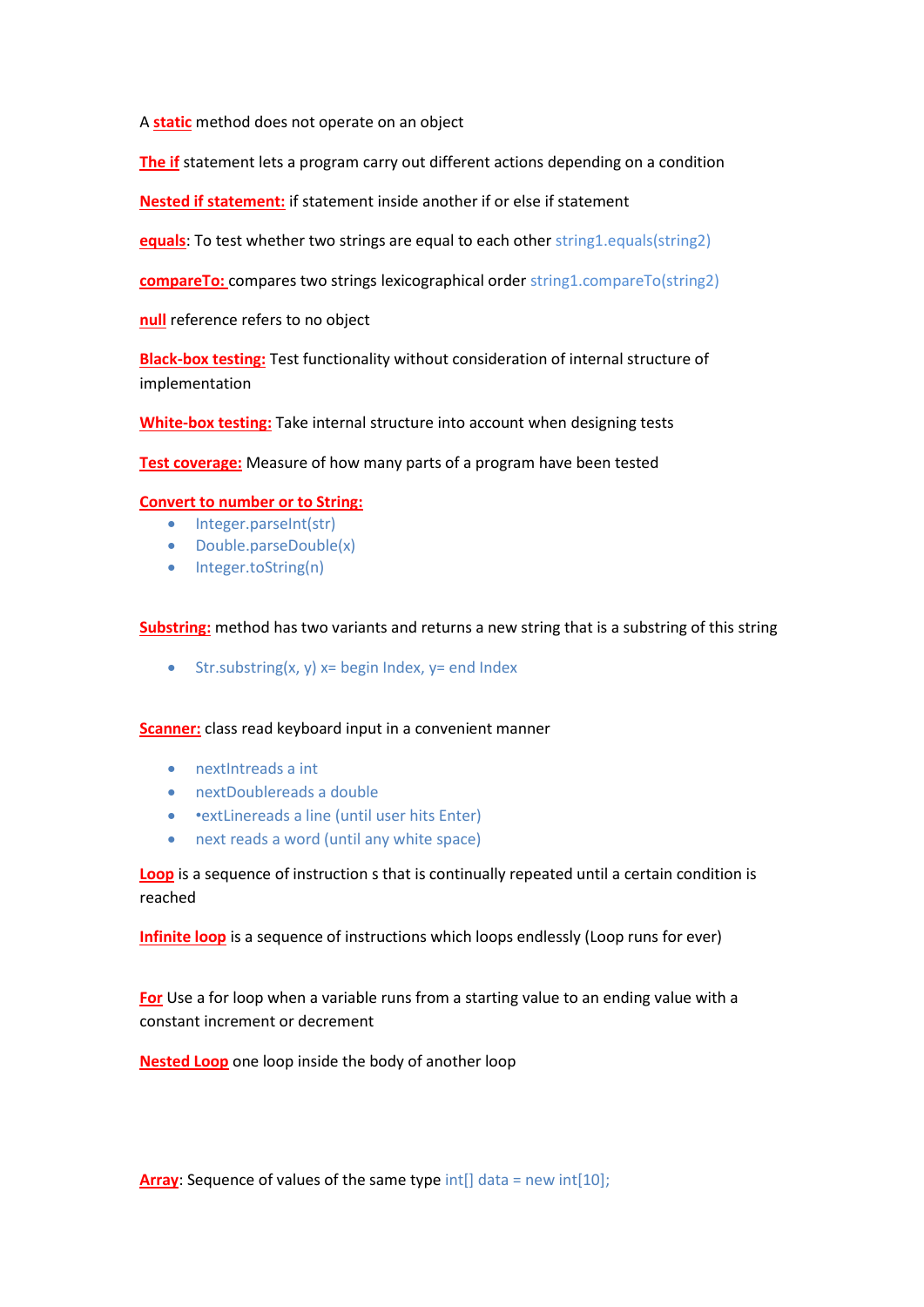When array is created, all values are initialized depending on array type:

- Numbers : 0
- Boolean: false
- Object References : null

**Arrays** have fixed length

**array.length** Get array length, (Not a method!)

**Bounds error:** Accessing a nonexistent element results

**ArrayList** class manages a sequence of objects Can grow and shrink as needed

- ArrayList<Integer> data = new ArrayList<Integer>();
- get T**o** Obtain the value an element at an index data.get(1)
- set To set an element to a new value data.set(1,"dd")
- remove To remove an element at an index data.remove(1)

**Size** ArrayList method yields number of elements

**Wrapper classes** to treat primitive type values as objects, you must use wrapper classes.

**For each Loop** used to traverse array or collection elements

**Arrays copy Of** to make a true copy of an array

**Two-Dimensional** When constructing a two-dimensional array, specify how many rows and columns are needed

- String[][] board = new String[ROWS][COLUMNS];
- $\bullet$  board[1][1] = "x";

**Class** represents a single concept from the problem domain

**Name** for a class should be a noun that describes concept **Actors** objects do some kinds of work for you ex: Scanner

**Utility classes** –no objects, only static methods and constants ex Math

**Cohesion** A class should represent a single concept

**Coupling** A class depends on another if it uses objects of that class

- High coupling= Many class dependencies
- Minimize coupling to minimize the impact of interface changes

**Accessor**: Does not change the state of the implicit parameter **Mutator**: Modifies the object on which it is invoke